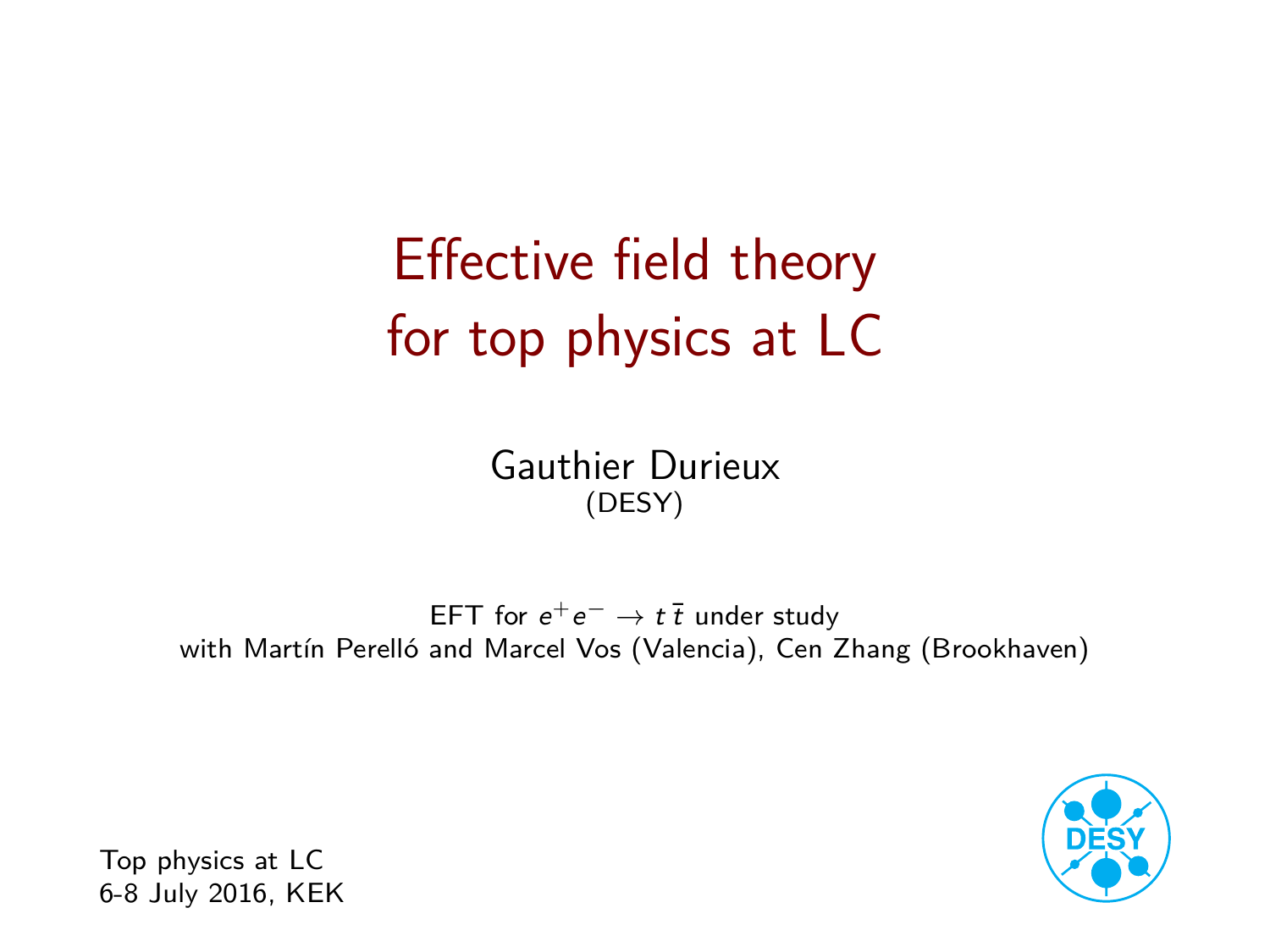## The EFT parametrization of NP

If one writes down the most general possible Lagrangian, including all terms consistent with assumed symmetry principles, [...] the result will simply be the most general possible S-matrix consistent with analyticity, perturbative unitarity, cluster decomposition and the assumed symmetry.

[\[Weinberg 79\]](http://dx.doi.org/10.1016/0378-4371(79)90223-1)

- − is quite general
- − builds upon the SM, i.e., our knowledge lower-energy physics
- − must be global to be consistent
- − is useful only in a low-energy limit
- − establishes a hierarchy between NP effects
- − is a proper QFT, perturbatively improvable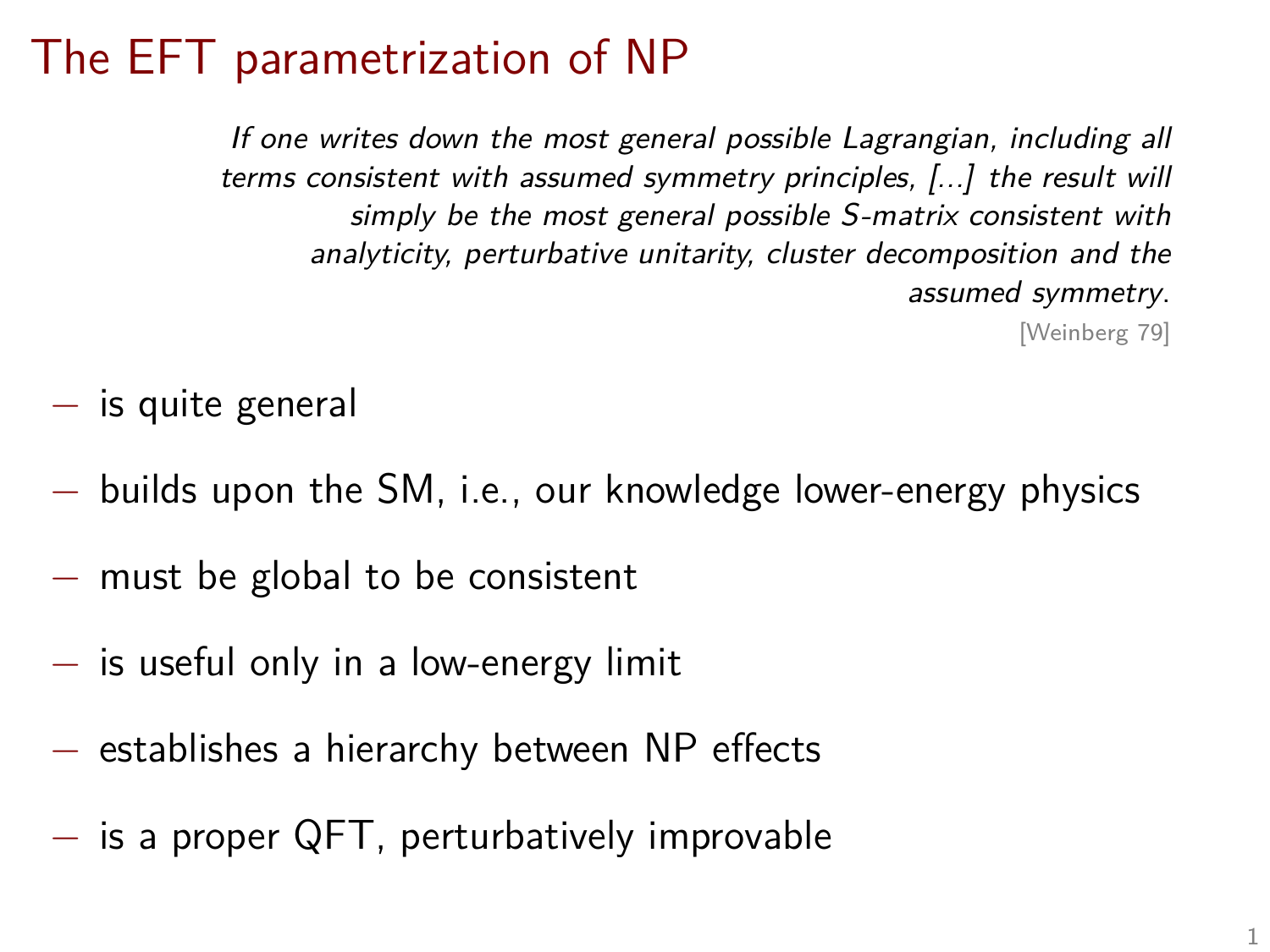## The fermionic SM EFT

Use:  $-$  SM fields (fermion gauge eigenstates: q,  $u$ ,  $d$ ,  $1$ ,  $e$ ) – SM symmetries (gauge and Lorentz)

- dim-3 · no allowed fermion mass term: —
- $dim-4$  · gauge:  $\bar{\psi}$  *Φ* $\psi$  and Yukawa:  $\bar{\psi}$  $\varphi$  ψ' operators
- $\mathsf{dim}\textrm{-}5$   $\;\;\cdot\;\;$  left-handed neutrino masses ( $\Delta L = \pm 2$ ):  $\overline{I^c}\varphi$  l $\varphi$
- $\dim$ -6 · four-fermion ( $\Delta L = \Delta B = \pm 1$ , or 0) [\[Grzadkowski et al 10'\]](http://arxiv.org/abs/1008.4884) basis reduction with Fierz and Schouten identities

· two-fermion: D *ϕ*  $3 \quad 0$  $2$  1  $\bar{\psi} \sigma^{\mu\nu} \psi' \varphi$   $X_{\mu\nu}$  Tensor 1 2  $\bar{\psi}\gamma^{\mu}\psi$   $\varphi^{\dagger}D_{\mu}\varphi$  Vector 0 3 *ψψ*¯ <sup>0</sup>*ϕ ϕ*†*ϕ* Scalar

basis reduction with EOMs

$$
dim-7 \qquad \cdot \Delta L \neq 0: \dots \qquad [Lehman 14']
$$

· · ·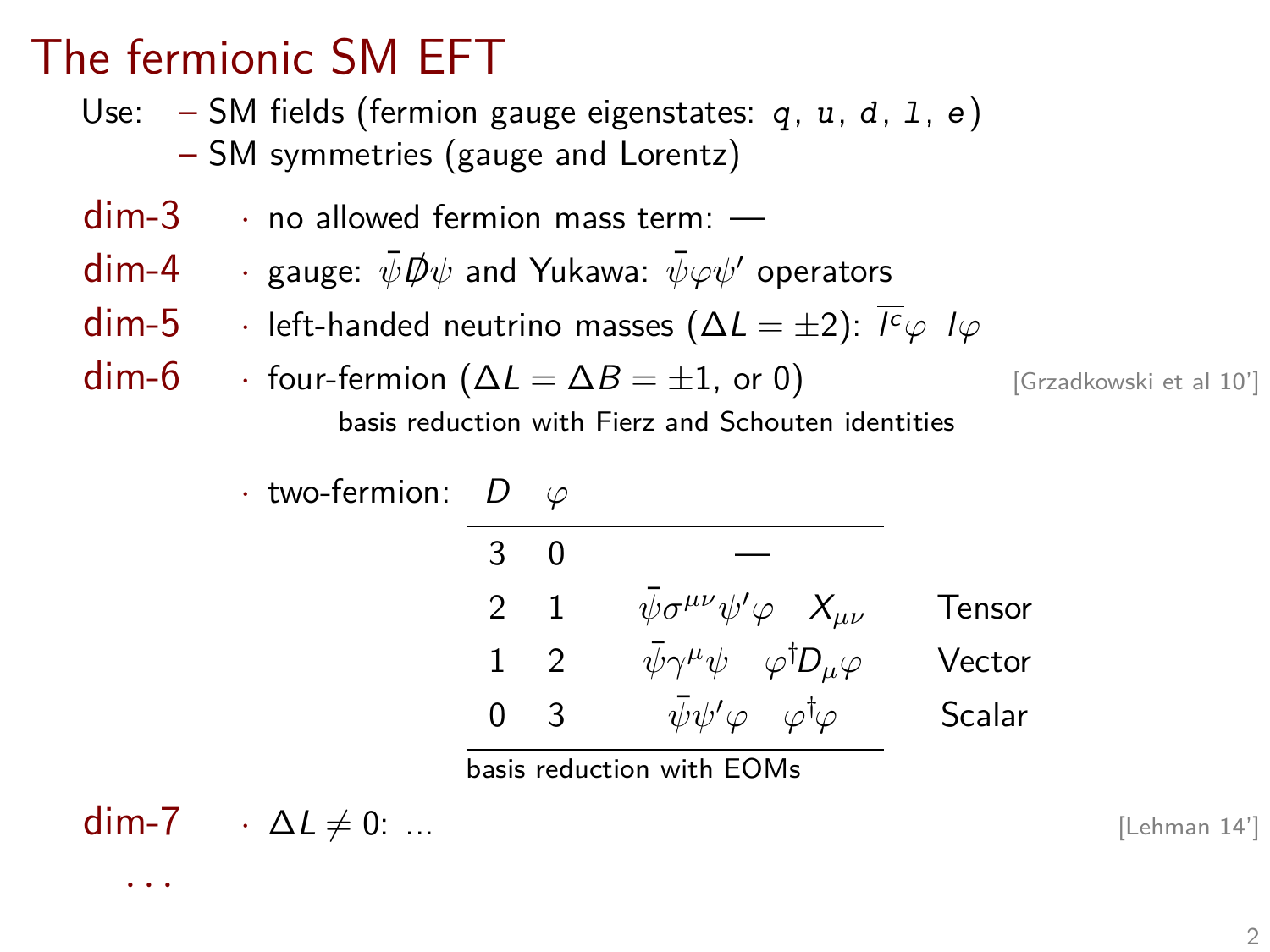#### The up-sector neutral current operators [\[Grzadkowski et al 10'\]](http://arxiv.org/abs/1008.4884) Two-quark operators:

Scalar: 
$$
O_{\psi\varphi} \equiv \bar{q}u \tilde{\varphi} \quad (\varphi^{\dagger}\varphi - v^{2}/2),
$$
  
\nVector: 
$$
O_{\varphi q}^1 \equiv \bar{q}\gamma^{\mu}q \quad \varphi^{\dagger}i\overleftrightarrow{D}_{\mu}\varphi \equiv [O_{\varphi q}^+ + O_{\varphi q}^-]/2,
$$

$$
O_{\varphi q}^3 \equiv \bar{q}\gamma^{\mu}\tau^{\prime}q \quad \varphi^{\dagger}i\overleftrightarrow{D}_{\mu}^{\prime}\varphi, \equiv [O_{\varphi q}^+ - O_{\varphi q}^-]/2 \text{ (charged current also)}
$$

$$
O_{\varphi u} \equiv \bar{u}\gamma^{\mu}u \quad \varphi^{\dagger}i\overleftrightarrow{D}_{\mu}\varphi,
$$

$$
O_{\varphi\varphi} \equiv \bar{u}\gamma^{\mu}d \quad \tilde{\varphi}^{\dagger}i\overleftrightarrow{D}_{\mu}\varphi, \qquad \text{(charged current only)}
$$
  
\nTensor: 
$$
O_{uB} \equiv \bar{q}\sigma^{\mu\nu}u \tilde{\varphi} B_{\mu\nu},
$$

$$
O_{uG} \equiv \bar{q}\sigma^{\mu\nu}\tau^{\prime}u \tilde{\varphi} W_{\mu\nu}^{\prime},
$$

Two-quark–two-lepton operators:

Scalar: 
$$
O_{lequ}^1 \equiv \bar{I}e \varepsilon \bar{q}u
$$
,  
\nVector:  $O_{lq}^1 \equiv \bar{I}\gamma_\mu I \bar{q}\gamma^\mu q \equiv [O_{lq}^+ + O_{lq}^-]/2$ ,  
\n $O_{lq}^3 \equiv \bar{I}\gamma_\mu \tau' I \bar{q}\gamma^\mu \tau' q \equiv [O_{lq}^+ - O_{lq}^-]/2$ ,  
\n $O_{lu} \equiv \bar{I}\gamma_\mu I \bar{u}\gamma^\mu u$ ,  
\n $O_{eq} \equiv \bar{e}\gamma^\mu e \bar{q}\gamma_\mu q$ ,  
\n $O_{eu} \equiv \bar{e}\gamma_\mu e \bar{u}\gamma^\mu u$ ,  
\nTensor:  $O_{lequ}^3 \equiv \bar{I}\sigma_\mu \nu e \varepsilon \bar{q}\sigma^{\mu\nu} u$ .  
\nFour-quark operators: ...  
\n $\overleftrightarrow{D}$ 

$$
\overleftrightarrow{D}_{\mu}^{(l)} \equiv (\tau^l)\overrightarrow{D}_{\mu} - \overleftarrow{D}_{\mu}(\tau^l)
$$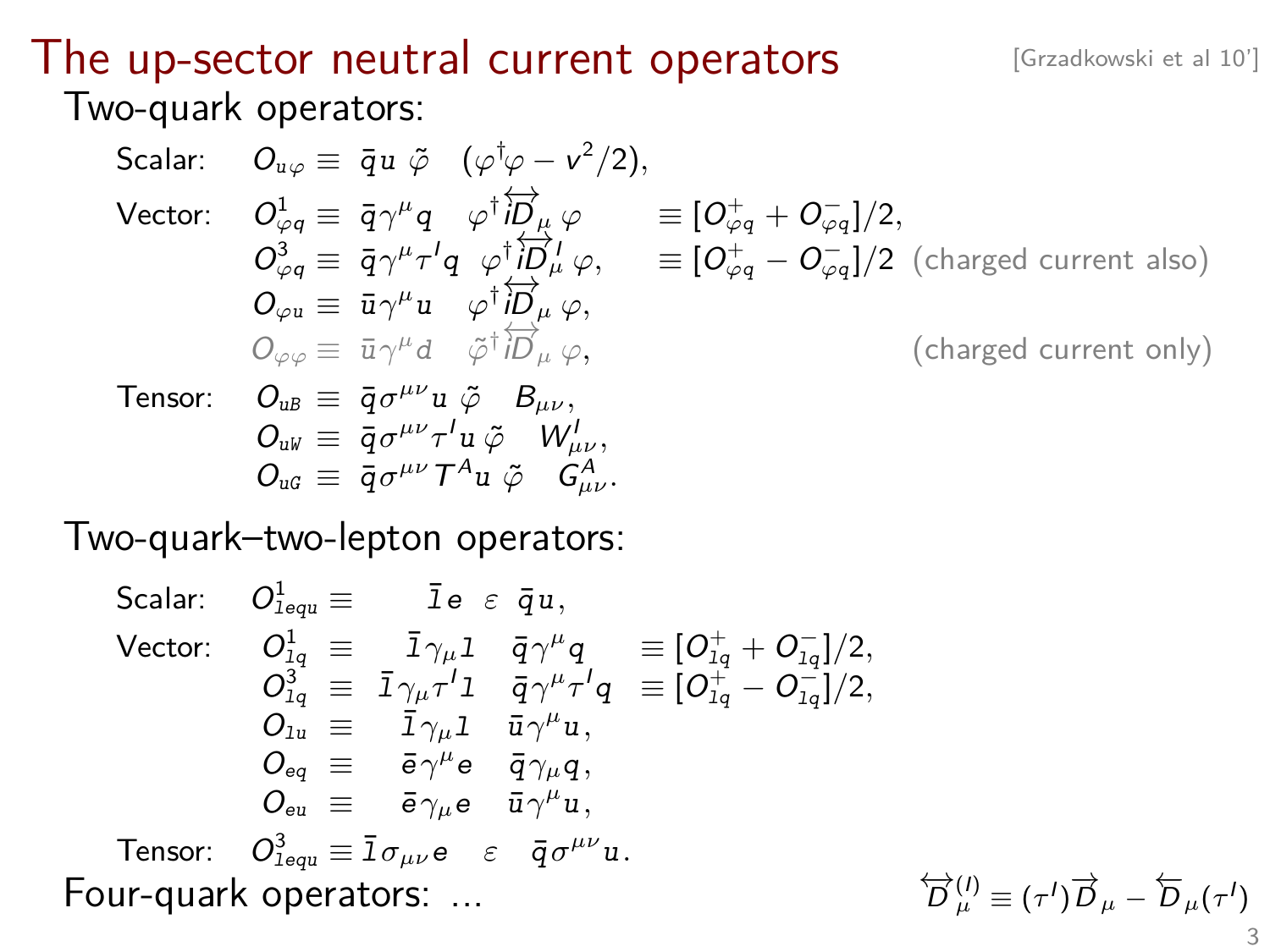### Independent coefficients

#### Two-quark operators: 10 real degrees of freedom

Scalar: (33) <sup>u</sup>*<sup>ϕ</sup> ,*  $\begin{array}{ccc} \mathsf{Vector:} & \mathsf{C}_{\varphi q}^{+ (33)} = \mathsf{C}_{\varphi q}^{+ (3a) *} , \end{array} \quad \left( \mathsf{down\text{-}Z} \right)$  $C_{\varphi q}^{-(33)} = C_{\varphi q}^{-(33)*}, \qquad (up-Z)$  $C_{\varphi u}^{(33)} = C_{\varphi u}^{(33)*},$ Tensor: (33) uB *,*  $C_{uW}^{(33)}$ ,  $C_{uG}^{(33)}$ .

Two-quark–two-lepton operators: 9  $\times$  3<sup>2</sup> real degrees of freedom

Scalar: 1(33) lequ *,* Vector:  $\mathcal{L}_{1q}^{+(33)} = \mathcal{C}_{1q}^{+(33)*},$  (up– $\nu$ , down– $\ell$ )  $C_{1q}^{-(33)} = C_{1q}^{-(33)*}, \qquad (up-\ell, \text{ down-}\nu)$  $\tilde{C}_{1u}^{(33)} = C_{1u}^{(33)*},$  (up– $\ell$ , up– $\nu$ )  $C_{eq}^{(33)} = C_{eq}^{(33)*},$  (up– $\ell$ , down– $\ell$ )  $C_{\text{eu}}^{(33)} = C_{\text{eu}}^{(33)*},$ Tensor: 3(33) lequ *.* Four-quark operators: ...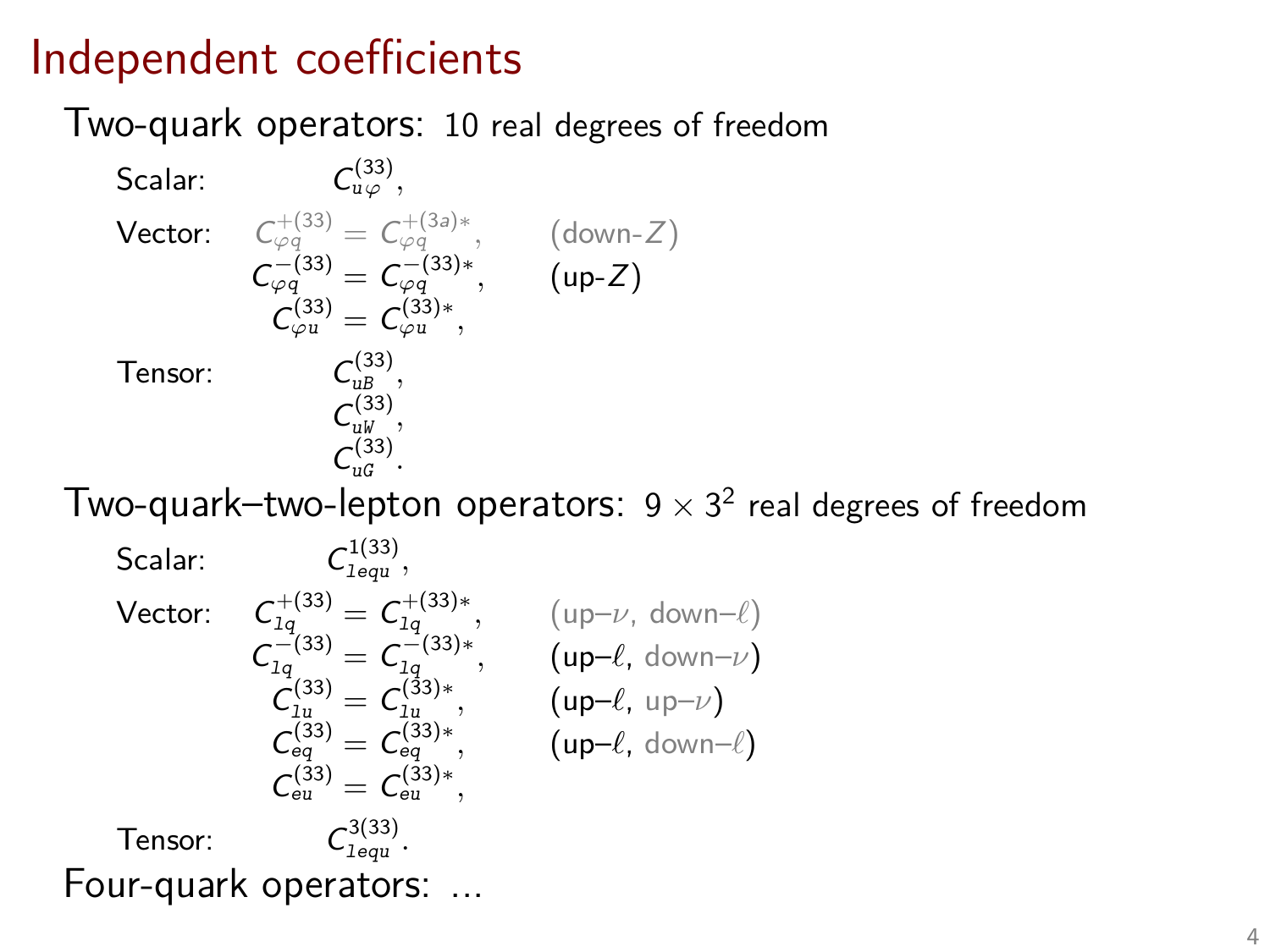#### Gauge vs. physical basis

The CKM relates coefficients in the up<sub>l</sub> and down<sub>l</sub> sectors:

$$
q \equiv (P_L u, \mathbf{V}_{CKM} P_L d)^T, \qquad u \equiv P_R u, \qquad d \equiv P_R d,
$$
  

$$
1 \equiv (\mathbf{V}_{PMNS} P_L \nu, P_L e)^T, \qquad e \equiv P_R e
$$

so that, e.g.:

$$
C_{1q}^{-}O_{1q}^{-} = [V_{\text{PMNS}}^{\dagger}V_{\text{CKM}}^{\dagger}C_{1q}^{-}V_{\text{CKM}}V_{\text{PMNS}}]^{a}{}_{b}^{c}{}_{d} \quad (\bar{\nu}_{a}\gamma^{\mu}P_{L}\nu^{b} \quad \bar{d}_{c}\gamma_{\mu}P_{L}d^{d})
$$

$$
+ [C_{1q}^{-}]^{a}{}_{b}^{c}{}_{d} \qquad (\bar{e}_{a}\gamma^{\mu}P_{L}e^{b} \quad \bar{u}_{c}\gamma_{\mu}P_{L}u^{d})
$$

with, e.g.:

$$
[V_{\textrm{{\tiny CKM}}}^{\dagger}CV_{\textrm{{\tiny CKM}}}]^3{}_3 \simeq 0.998\, {\mathcal C}^3{}_3 - 0.04 \, ({\mathcal C}^3{}_2 + {\mathcal C}^2{}_3) + 0.02 \, ({\mathcal C}^3{}_1 + {\mathcal C}^1{}_3) + ...
$$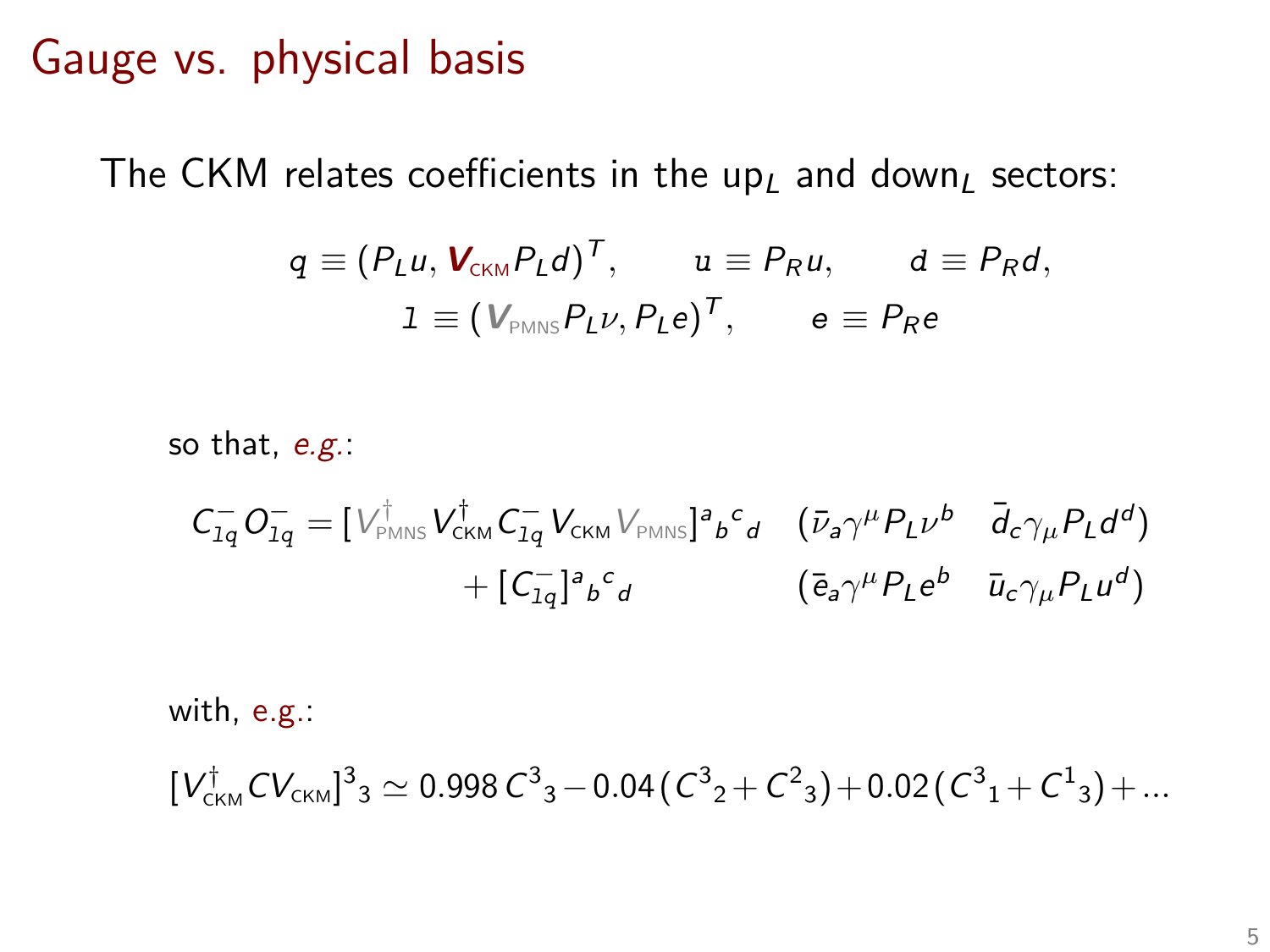#### Anomalous vertices

$$
t\overline{t}\gamma: \qquad \gamma^{\mu}\overbrace{\left(F_{1,V}^{\gamma}+\gamma_{5}F_{1,A}^{\gamma}\right)}^{\sim\phi}+\frac{\sigma_{\mu\nu}iq^{\nu}}{2m_{t}}\overbrace{\left(F_{2,V}^{\gamma}+i\gamma_{5}F_{2,A}^{\gamma}\right)}^{\sim\text{Re},\text{Im}\left\{C_{uW}+C_{uB}\right\}}\\ t\overline{t}Z: \qquad \gamma^{\mu}\underbrace{\left(F_{1,V}^{Z}+\gamma_{5}F_{1,A}^{Z}\right)}_{\sim\left(C_{\phi u}\pm C_{\phi q}^{-}\right)}+\frac{\sigma_{\mu\nu}iq^{\nu}}{2m_{t}}\underbrace{\left(F_{2,V}^{Z}+i\gamma_{5}F_{2,A}^{Z}\right)}_{\sim\text{Re},\text{Im}\left\{c_{uW}^{2}-s_{w}^{2}C_{uB}\right\}}
$$

Insufficiencies:

- − Conflict with gauge invariance
- − Complex couplings where the tree-level EFT prescribes real ones
- − Miss four-fermion operators
- − Hide correlations induced by gauge invariance Preclude the combination of measurements in various sectors
- − Do not allow for radiative corrections to be computed consistently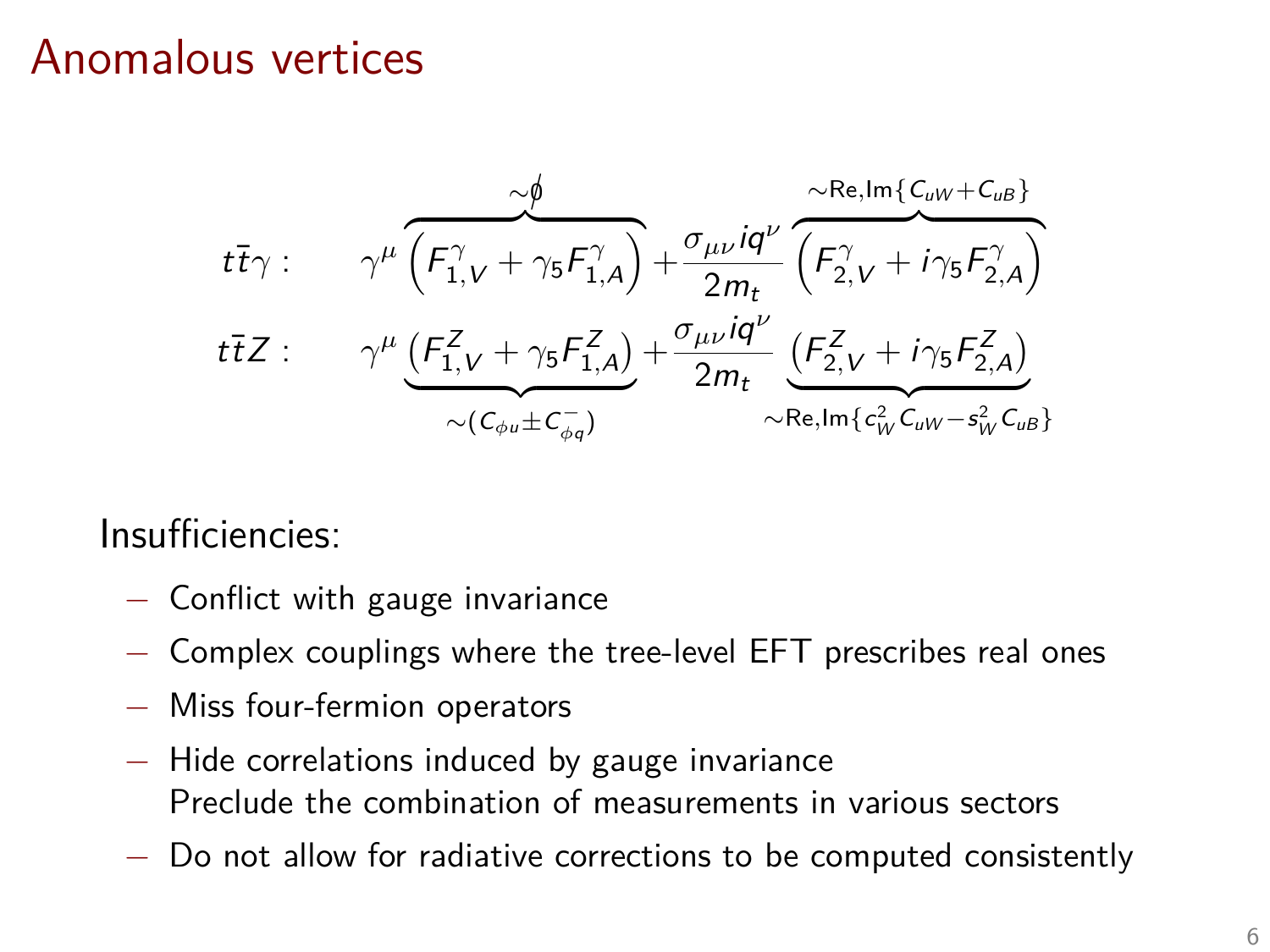## An EFT analysis

- · Go global!
	- − NP can generate several operators at a high scale
	- − RG running down to low scales can mix them with others
	- − Operators are re-express as combinations of others to form a basis
- · Face interferences!

$$
\sigma_{e^{+}=-\text{crit}}^{-\text{G}-\text{non}}\text{ GeV}\left[\text{It}\right]=+568+\left(\frac{1\text{ TeV}}{\Lambda}\right)^2\begin{pmatrix}C_{\alpha}^4\\C_{\alpha}^4\\C_{\beta}^4\\C_{\delta}^4\\C_{\delta}^4\\C_{\delta}^4\\C_{\delta}^4\\C_{\delta}^4\\C_{\delta}^4\\C_{\delta}^4\\C_{\delta}^4\\C_{\delta}^4\\C_{\delta}^4\\C_{\delta}^4\\C_{\delta}^4\\C_{\delta}^4\\C_{\delta}^4\\C_{\delta}^4\\C_{\delta}^4\\C_{\delta}^4\\C_{\delta}^4\\C_{\delta}^4\\C_{\delta}^4\\C_{\delta}^4\\C_{\delta}^4\\C_{\delta}^4\\C_{\delta}^4\\C_{\delta}^4\\C_{\delta}^4\\C_{\delta}^4\\C_{\delta}^4\\C_{\delta}^4\\C_{\delta}^4\\C_{\delta}^4\\C_{\delta}^4\\C_{\delta}^4\\C_{\delta}^4\\C_{\delta}^4\\C_{\delta}^4\\C_{\delta}^4\\C_{\delta}^4\\C_{\delta}^4\\C_{\delta}^4\\C_{\delta}^4\\C_{\delta}^4\\C_{\delta}^4\\C_{\delta}^4\\C_{\delta}^4\\C_{\delta}^4\\C_{\delta}^4\\C_{\delta}^4\\C_{\delta}^4\\C_{\delta}^4\\C_{\delta}^4\\C_{\delta}^4\\C_{\delta}^4\\C_{\delta}^4\\C_{\delta}^4\\C_{\delta}^4\\C_{\delta}^4\\C_{\delta}^4\\C_{\delta}^4\\C_{\delta}^4\\C_{\delta}^4\\C_{\delta}^4\\C_{\delta}^4\\C_{\delta}^4\\C_{\delta}^4\\C_{\delta}^4\\C_{\delta}^4\\C_{\delta}^4\\C_{\delta}^4\\C_{\delta}^4\\C_{\delta}^4\\C_{\delta}^4\\C_{\delta}^4\\C_{\delta}^4\\C_{\delta}^4\\C_{\delta}^4\\C_{\delta}^4\\C_{\delta}^4\\C_{\delta}^4\\C_{\delta}^4\\C_{\delta}^4\\C_{\delta}^4\\C_{\delta}^4\\C_{\delta}^
$$

- · Combine observables!
- $\cdot$  Offer yourself N<sup>n</sup>LO!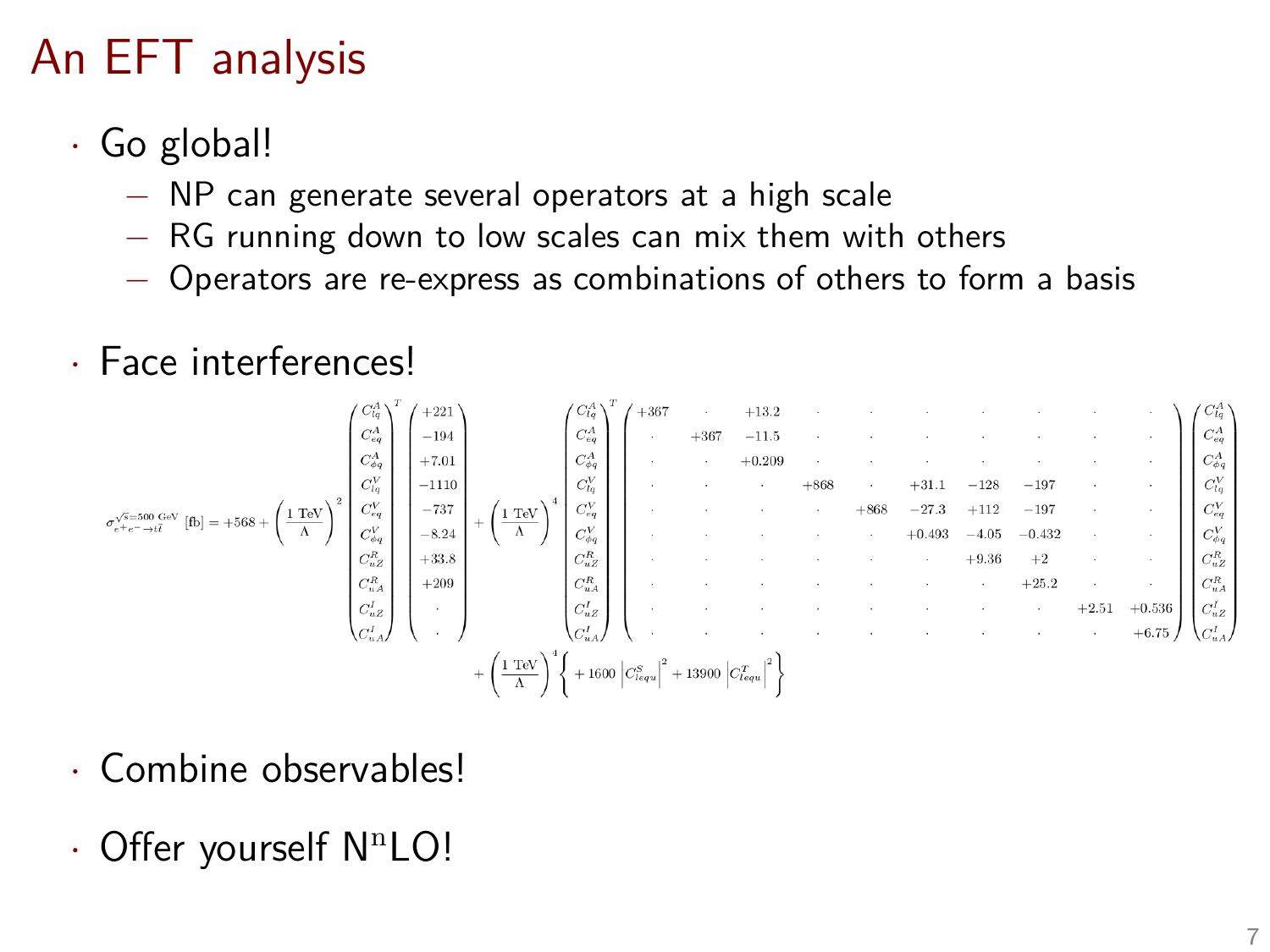# The top FCNC example

[\[GD,Maltoni,Zhang '14\]](http://arxiv.org/abs/1412.7166)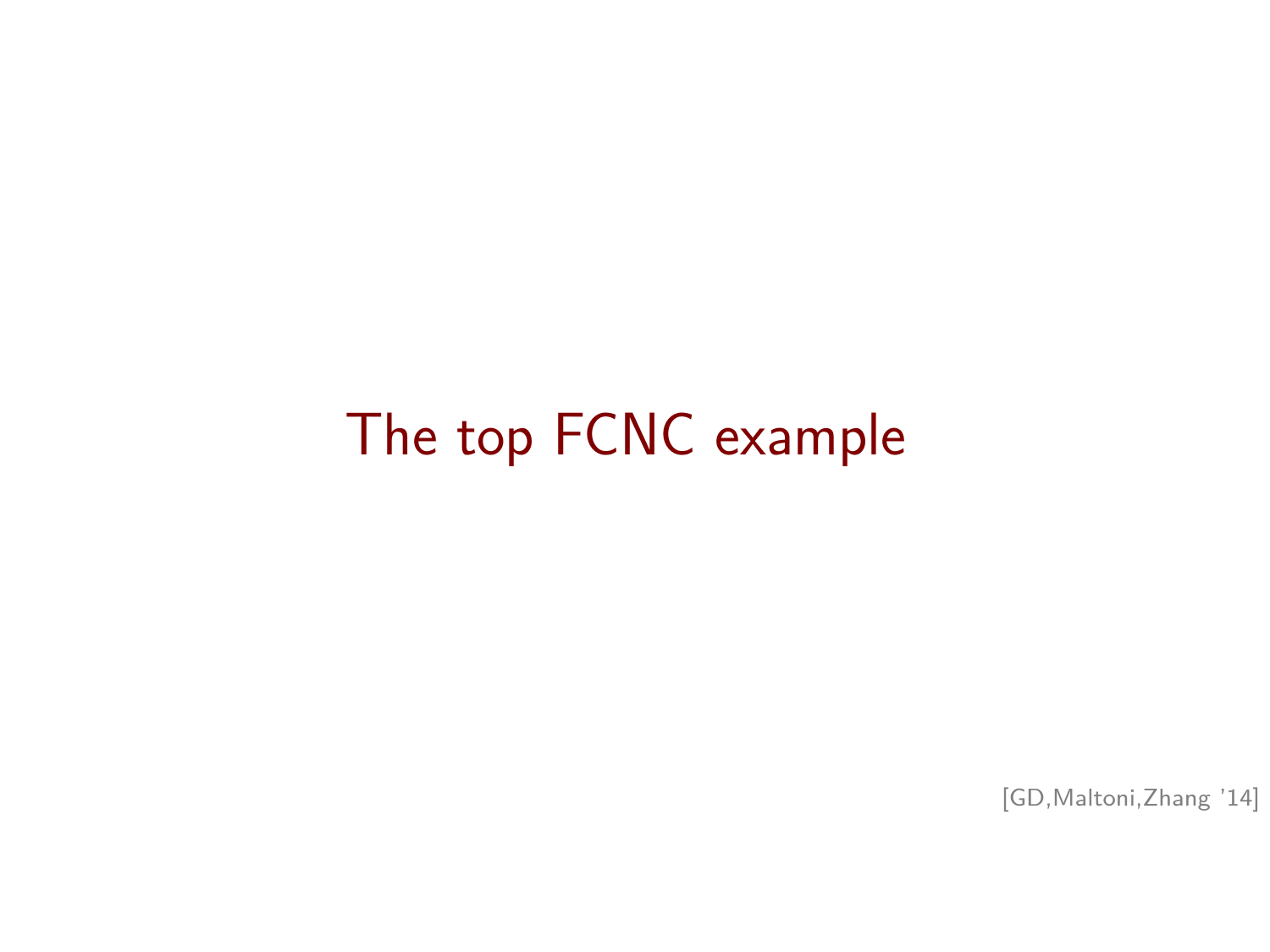## Top FCNC anomalous couplings

Schematically: Scalar:  $\bar{t}q$  h  $\text{Vector:} \qquad \bar{t}\gamma^{\mu}q \quad Z_{\mu}$ Tensor:  $\bar{t} \sigma^{\mu\nu} q A_{\mu\nu}$  $\bar{t} \sigma^{\mu\nu} q \quad Z_{\mu\nu}$  $\bar{t} \sigma^{\mu\nu} T^A q \quad G^A_{\mu\nu}$  $e^+$ j  $e^+$ j *γ,* Z t − − t e e g h g h Leega q q t t

Issues:

- 1. Missing four-point interactions:
	- four-fermion operators
	- a tqgh vertex arising from  $O_{\mathfrak{u}\mathfrak{G}}\equiv \bar{q}\sigma^{\mu\nu}T^A u \; \tilde{\varphi} \quad G^A_{\mu\nu}$
- 2. Operators of seemingly different dimensions
- 3. Hidden correlation:

of ' $v + h'$  type of  $'(t_L \quad [V_{\text{\tiny CKM}} d_L]^3)^{T}$ ' type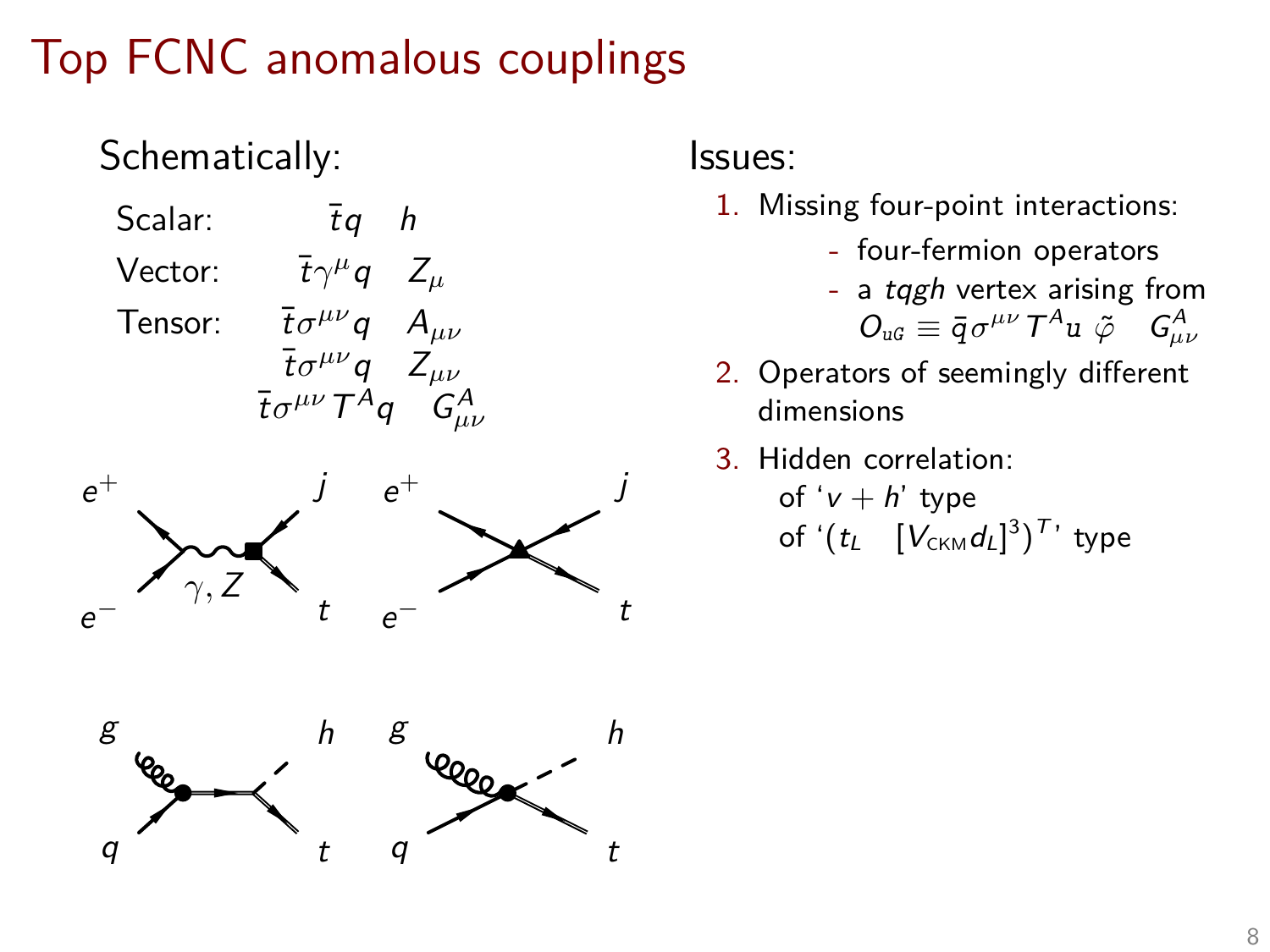## Top FCNC searches

|                                        |                                                                                                                                                                                                                                                                                                                                                                                                                                                                                                                                                                                                                       |                                                                               | tqg, tqgh<br>$\top$ | tq $\gamma$<br>$\mathsf{T}$ | $V$ , $T$              | tqZ tqll                  | tqqq tqh<br>S.V.T S.V.T S |  |
|----------------------------------------|-----------------------------------------------------------------------------------------------------------------------------------------------------------------------------------------------------------------------------------------------------------------------------------------------------------------------------------------------------------------------------------------------------------------------------------------------------------------------------------------------------------------------------------------------------------------------------------------------------------------------|-------------------------------------------------------------------------------|---------------------|-----------------------------|------------------------|---------------------------|---------------------------|--|
| The broken-phase effective Lagrangian: |                                                                                                                                                                                                                                                                                                                                                                                                                                                                                                                                                                                                                       |                                                                               | $\checkmark$ x      | $\checkmark$ $\checkmark$   |                        | $\boldsymbol{\mathsf{x}}$ | X                         |  |
|                                        | $e^-p\rightarrow e^-t$                                                                                                                                                                                                                                                                                                                                                                                                                                                                                                                                                                                                | $\bullet$ $e^+e^- \rightarrow t$ <i>i</i> OPAL, DELPHI, ALEPH, L3<br>H1, ZEUS |                     |                             | $\sqrt{X}$<br>$\times$ | X                         |                           |  |
|                                        | $\begin{array}{c}\n\mathbf{c} \\ \frac{\mathbf{c} \\ \mathbf{c} \\ \mathbf{c} \\ \mathbf{c} \\ \mathbf{d} \\ \mathbf{c} \\ \mathbf{d} \\ \mathbf{c} \\ \mathbf{c} \\ \mathbf{c} \\ \mathbf{d} \\ \mathbf{d} \\ \mathbf{d} \\ \mathbf{d} \\ \mathbf{d} \\ \mathbf{d} \\ \mathbf{d} \\ \mathbf{d} \\ \mathbf{d} \\ \mathbf{d} \\ \mathbf{d} \\ \mathbf{d} \\ \mathbf{d} \\ \mathbf{d} \\ \mathbf{d} \\ \mathbf{d} \\ \mathbf{d} \\ \mathbf{d} \\ \mathbf{d} \\ $<br>$\bullet$ $p\overset{\leftarrow}{p}\rightarrow t$<br>$p\,\bar{p}\to t\,j$<br>$p p \rightarrow t \ell^+ \ell^-$<br>$p p \rightarrow t \gamma \gamma$ | CDF, ATLAS<br>D <sub>0</sub> , CMS<br><b>CMS</b><br><b>CMS</b>                | Х                   |                             | $X \mathcal{I}$        |                           |                           |  |
|                                        | $t \rightarrow i\gamma$<br>$\begin{array}{c} \n\hline \n\mathfrak{g} & t \rightarrow j\gamma \\ \downarrow 0 & t \rightarrow j\ell^+\ell^- \\ \hline\n\mathfrak{g} & t \rightarrow i\gamma\gamma\n\end{array}$<br>$\bullet t \rightarrow i\gamma\gamma$                                                                                                                                                                                                                                                                                                                                                               | CDF, DO, ATLAS, CMS<br>CDF, D0, ATLAS, CMS<br><b>CMS, ATLAS</b>               |                     |                             | $\checkmark$ X         |                           |                           |  |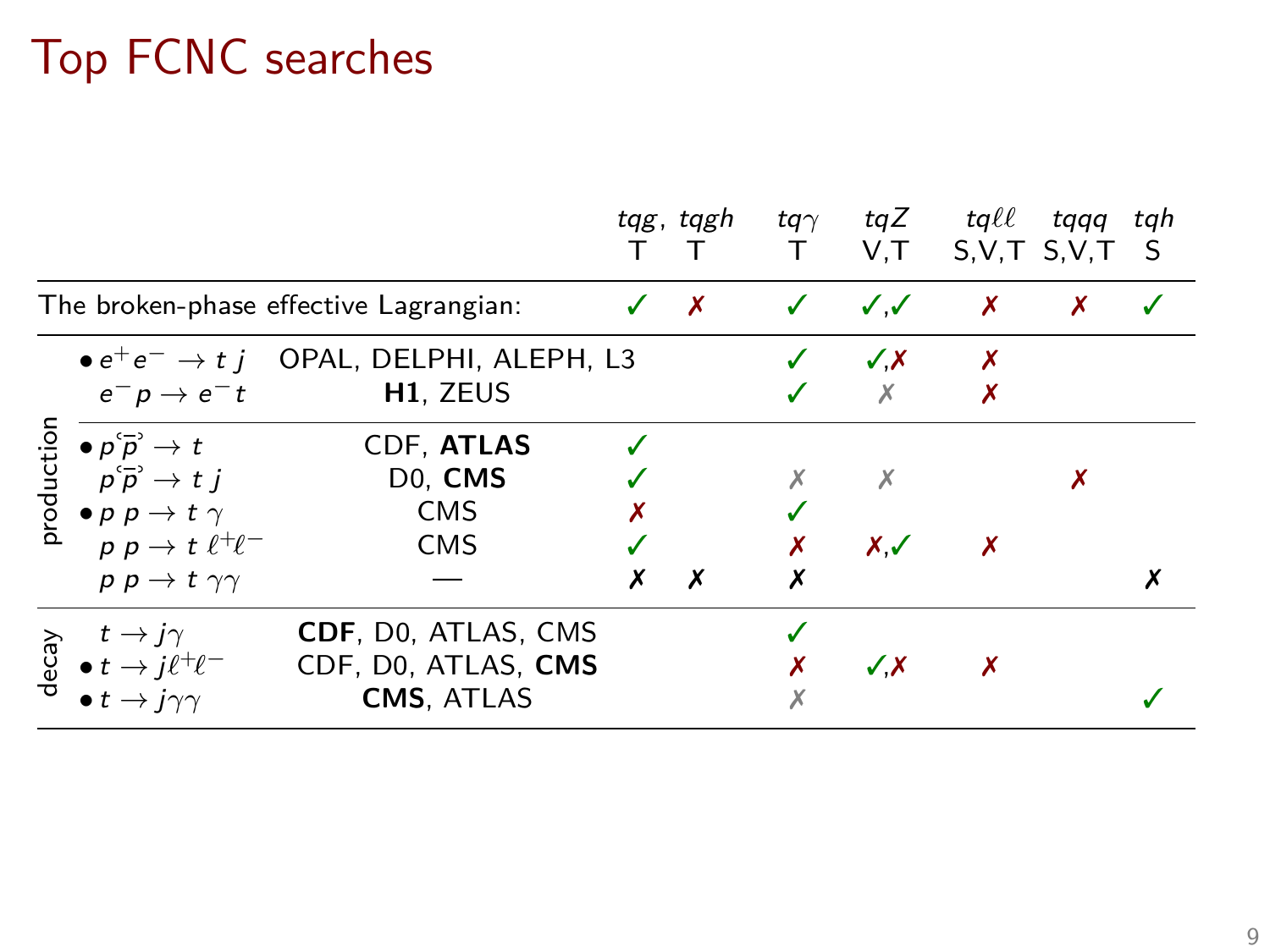#### Interferences and NLO

$$
\operatorname{Re} \left( \begin{matrix} C_{iq}^{-(a+3)} \\ C_{\bar{q}} \\ C_{\bar{q}} \\ C_{\bar{q}} \\ C_{\bar{q}} \\ C_{\bar{q}} \\ C_{\bar{q}} \\ C_{\bar{q}} \\ C_{\bar{q}} \\ C_{\bar{q}} \\ C_{\bar{q}} \\ C_{\bar{q}} \\ C_{\bar{q}} \\ C_{\bar{q}} \\ C_{\bar{q}} \\ C_{\bar{q}} \\ C_{\bar{q}} \\ C_{\bar{q}} \\ C_{\bar{q}} \\ C_{\bar{q}} \\ C_{\bar{q}} \\ C_{\bar{q}} \\ C_{\bar{q}} \\ C_{\bar{q}} \\ C_{\bar{q}} \\ C_{\bar{q}} \\ C_{\bar{q}} \\ C_{\bar{q}} \\ C_{\bar{q}} \\ C_{\bar{q}} \\ C_{\bar{q}} \\ C_{\bar{q}} \\ C_{\bar{q}} \\ C_{\bar{q}} \\ C_{\bar{q}} \\ C_{\bar{q}} \\ C_{\bar{q}} \\ C_{\bar{q}} \\ C_{\bar{q}} \\ C_{\bar{q}} \\ C_{\bar{q}} \\ C_{\bar{q}} \\ C_{\bar{q}} \\ C_{\bar{q}} \\ C_{\bar{q}} \\ C_{\bar{q}} \\ C_{\bar{q}} \\ C_{\bar{q}} \\ C_{\bar{q}} \\ C_{\bar{q}} \\ C_{\bar{q}} \\ C_{\bar{q}} \\ C_{\bar{q}} \\ C_{\bar{q}} \\ C_{\bar{q}} \\ C_{\bar{q}} \\ C_{\bar{q}} \\ C_{\bar{q}} \\ C_{\bar{q}} \\ C_{\bar{q}} \\ C_{\bar{q}} \\ C_{\bar{q}} \\ C_{\bar{q}} \\ C_{\bar{q}} \\ C_{\bar{q}} \\ C_{\bar{q}} \\ C_{\bar{q}} \\ C_{\bar{q}} \\ C_{\bar{q}} \\ C_{\bar{q}} \\ C_{\bar{q}} \\ C_{\bar{q}} \\ C_{\bar{q}} \\ C_{\bar{q}} \\ C_{\bar{q}} \\ C_{\bar{q}} \\ C_{\bar{q}} \\ C_{\bar{q}} \\ C_{\bar{q}} \\ C_{\bar{q}} \\ C_{\bar{q}} \\ C_{\bar{q}} \\ C_{\bar{q}} \\ C_{\bar{q}} \\ C_{\bar{q}} \\ C_{\bar{q}} \\ C_{\bar{q}} \\ C_{\bar{q}} \\ C_{\bar{q}} \\ C_{\bar{q}} \\ C_{\bar{q}} \\ C_{\bar{q}} \\ C_{\bar{q}}
$$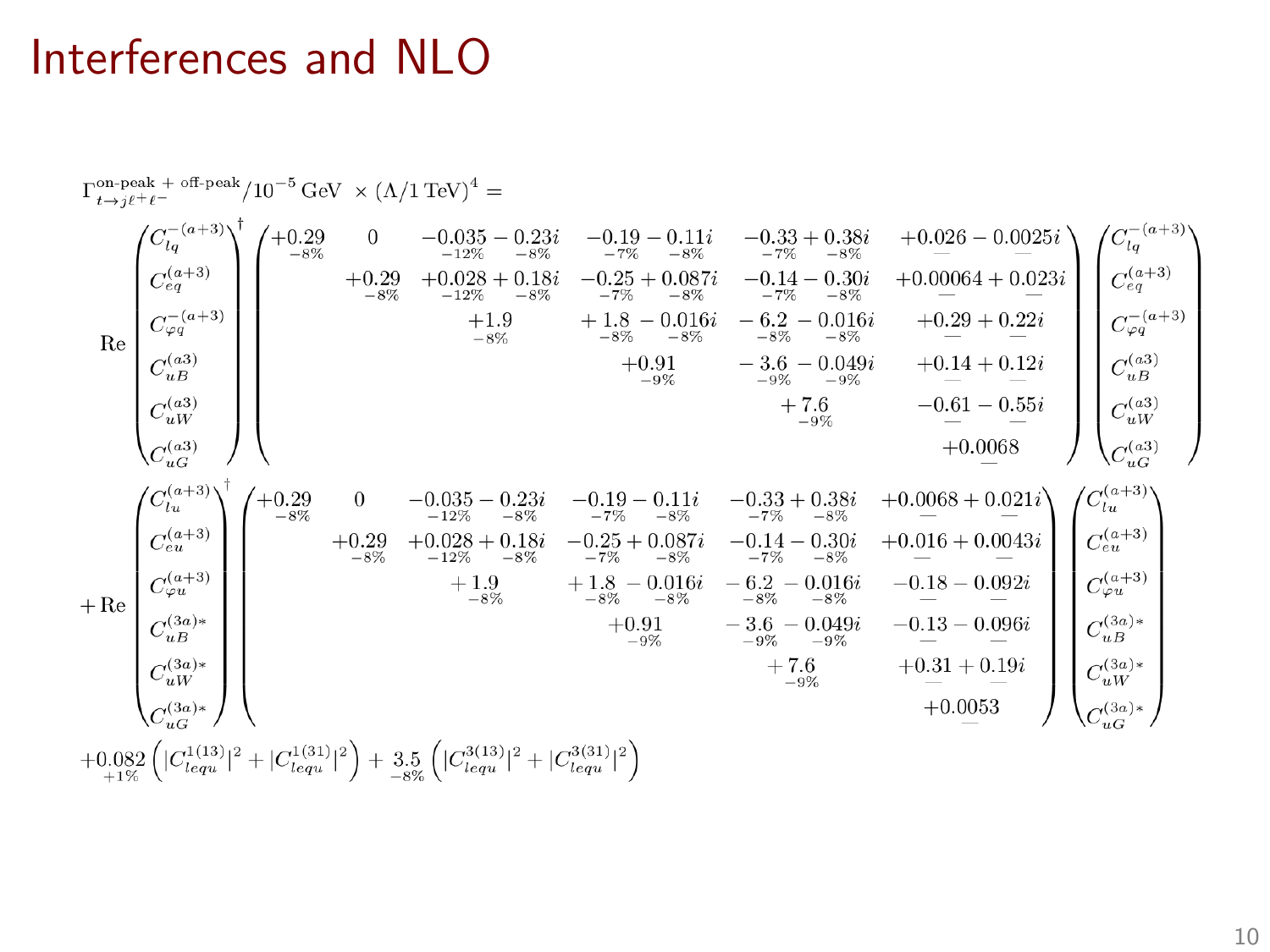### Combining observables

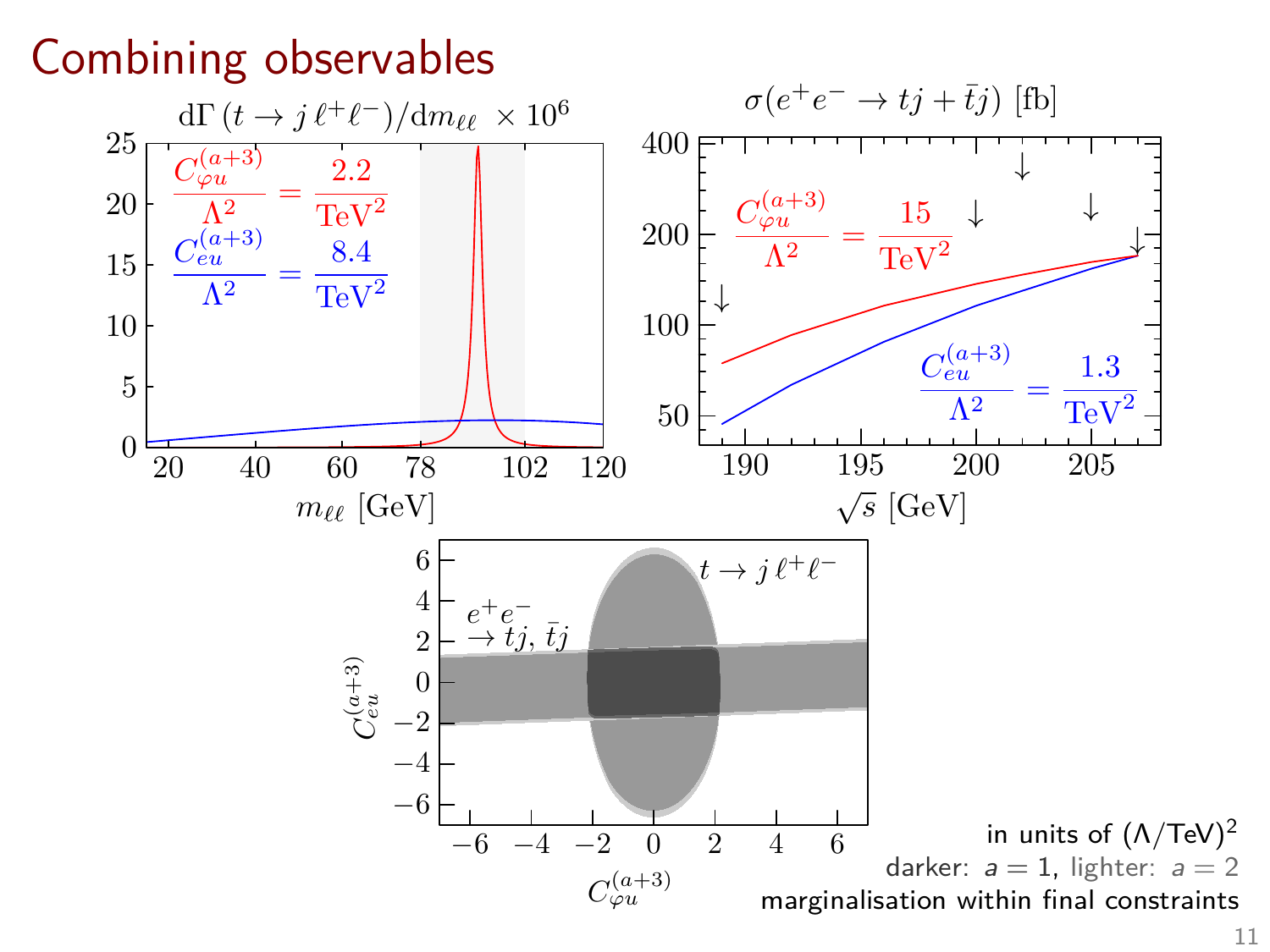### Global constraints

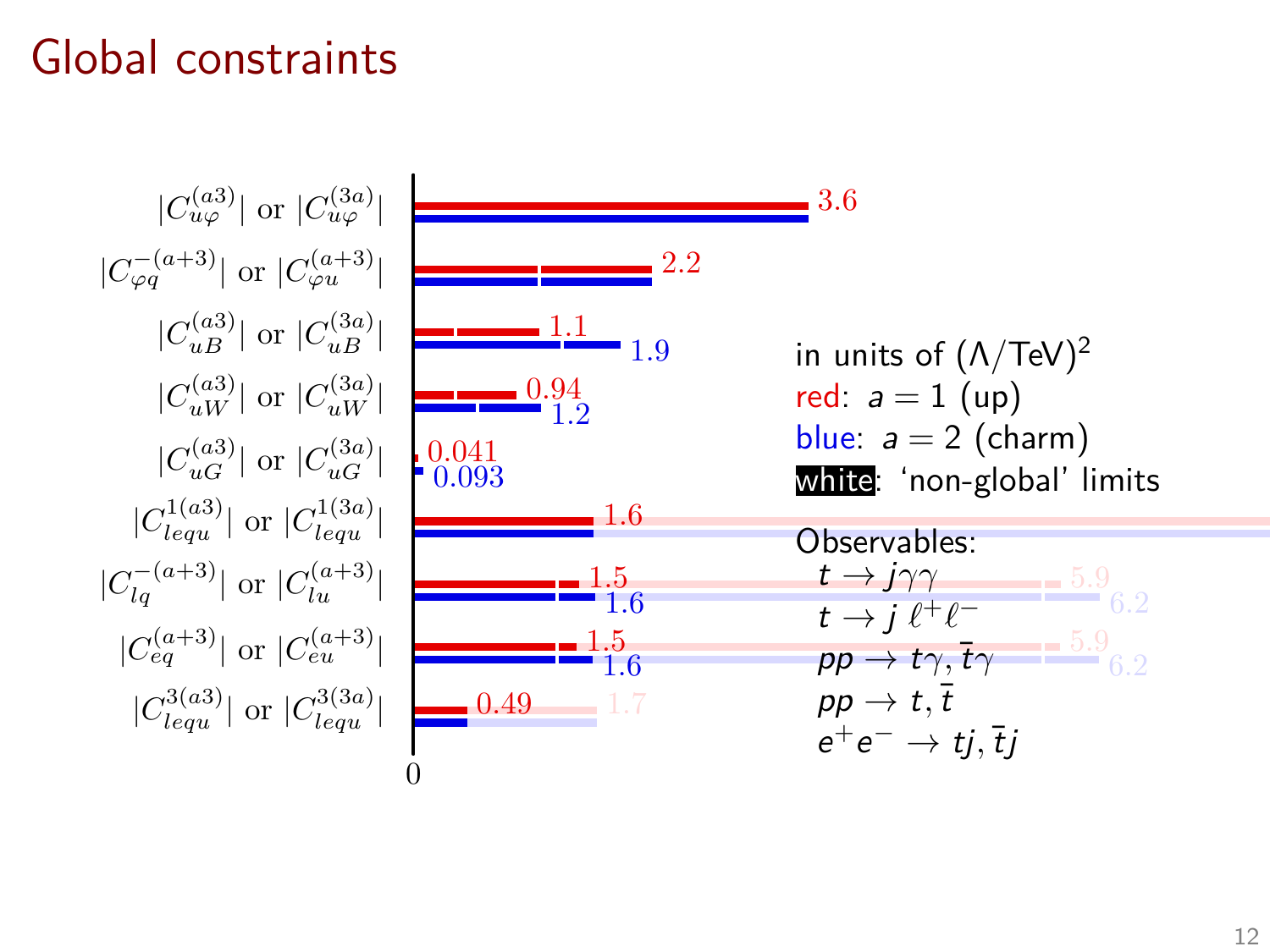## A partial top-Z analysis

[\[Berger, Cao, Low '09\]](http://arxiv.org/abs/0907.2191)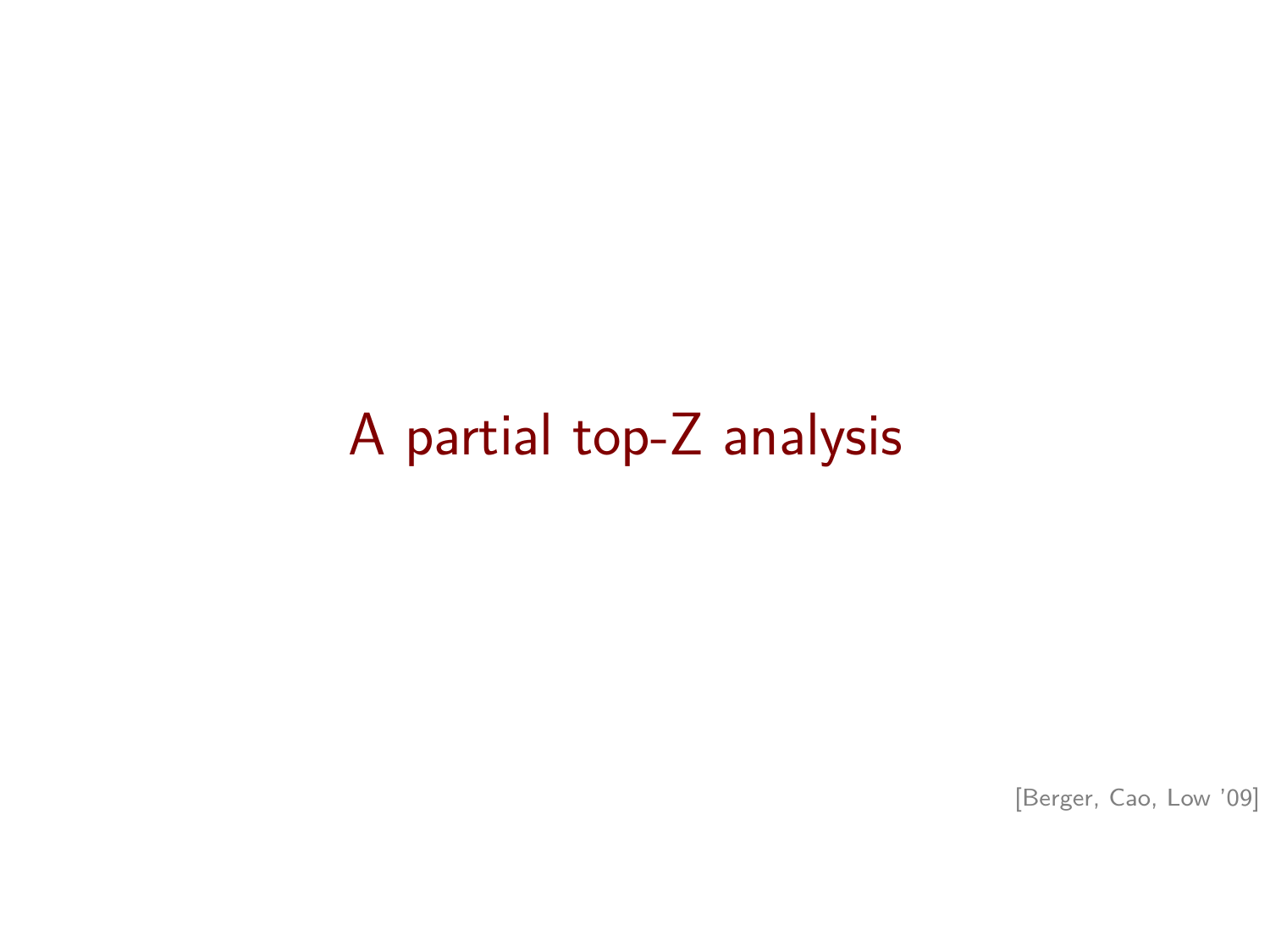#### Operators considered

Top-Z:  
\n
$$
\frac{1}{t\gamma^{\mu}}\frac{\sqrt{g_1^2+g_2^2}}{2}\left[\frac{(C_{\varphi q}^3-C_{\varphi q}^1)v^2}{\Lambda^2}P_L-\frac{C_{\varphi u}v^2}{\Lambda^2}P_R\right]tZ_{\mu}
$$

Bottom-Z:  $-\bar b\gamma^\mu$  $\sqrt{g_1^2+g_2^2}$ 2  $\int$  $\overline{(C_{\varphi q}^3 + C_{\varphi q}^1)v^2}$  $Z \rightarrow b\bar{b}$  $\frac{\varphi q}{\Lambda^2} P_L +$  $C_{\varphi d} v^2$  $\frac{\rho a}{\Lambda^2}P_R$ 1  $bZ_\mu$ 

Charged currents:

$$
\overline{t}\gamma^{\mu}\frac{g_2}{\sqrt{2}}\left[\frac{C_{\varphi q}^3v^2}{\Lambda^2}P_L-\frac{C_{\varphi\varphi}v^2}{2\Lambda^2}P_R\right]bW_{\mu}^+\quad+\text{h.c.}
$$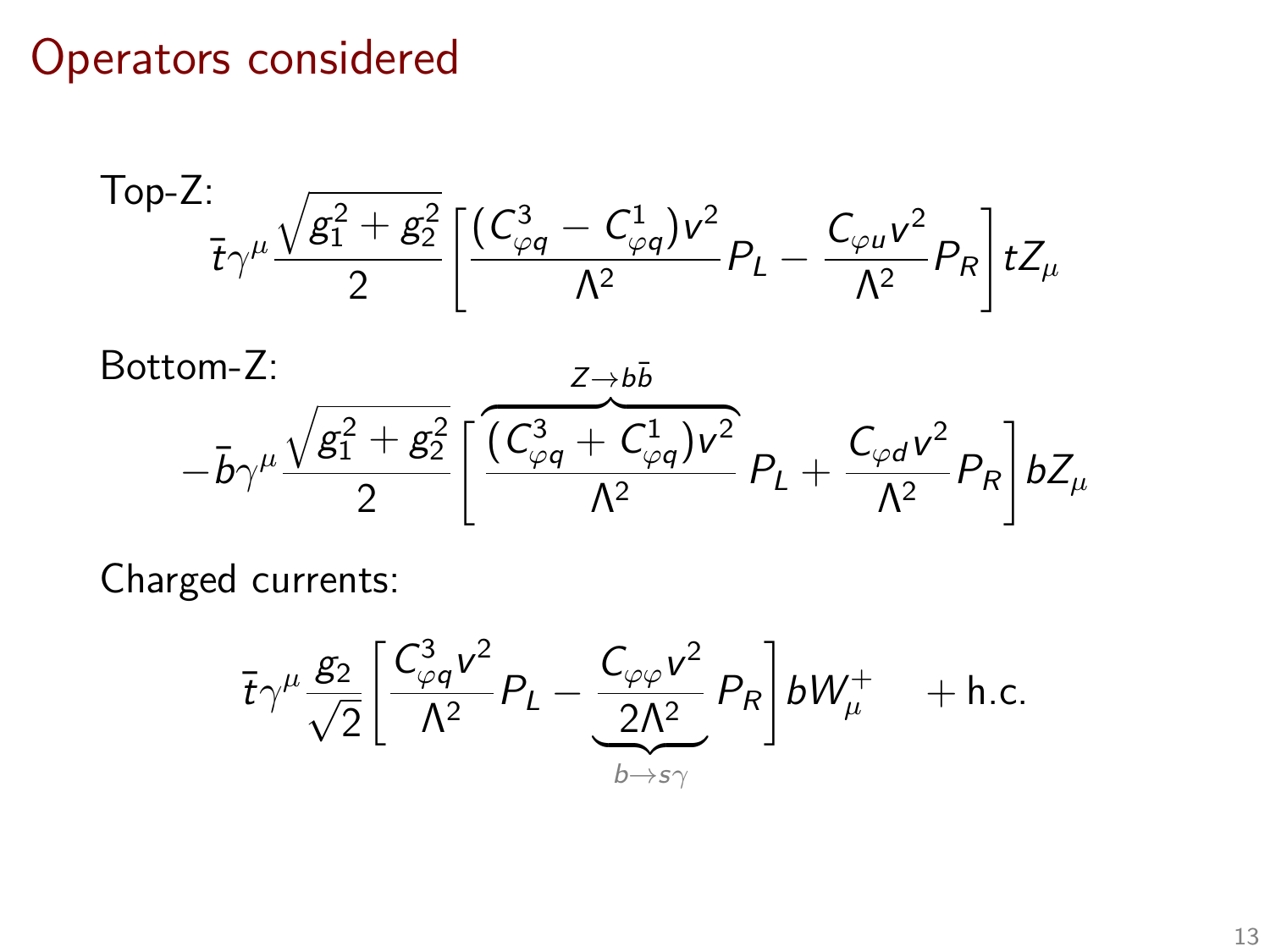#### Impact on hadron and lepton colliders



- $\cdot$  black, <u>red:</u>  $\sigma$  and  $\Delta\phi_{\ell\ell_Z}$  in  $t\bar{t}Z$  at the LHC, with 300/fb and 3/ab
- $\cdot$  blue, green:  $\sigma$ (single top) at the LHC, 10% and 5% uncertainty
- · violet: 100/fb at 500 GeV lepton collider

 $\implies$  LHC 3/ab already excludes many  $t'$  and 4th generation model.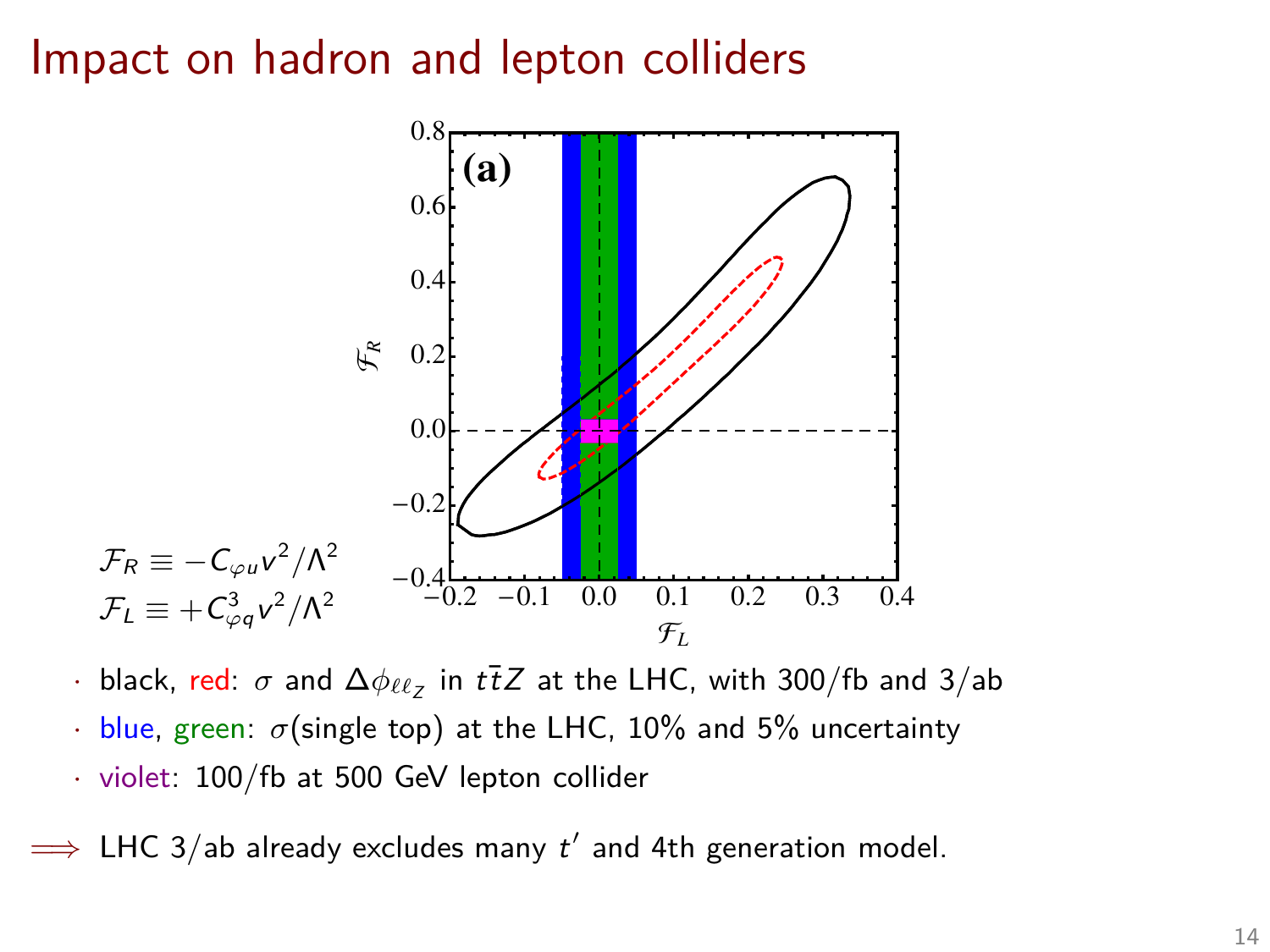## Towards a global top EFT analysis

[\[Buckley](http://arxiv.org/abs/1506.08845) et al. Jun. 15] [Buckley et al. [Dec. 15\]](http://arxiv.org/abs/1512.03360)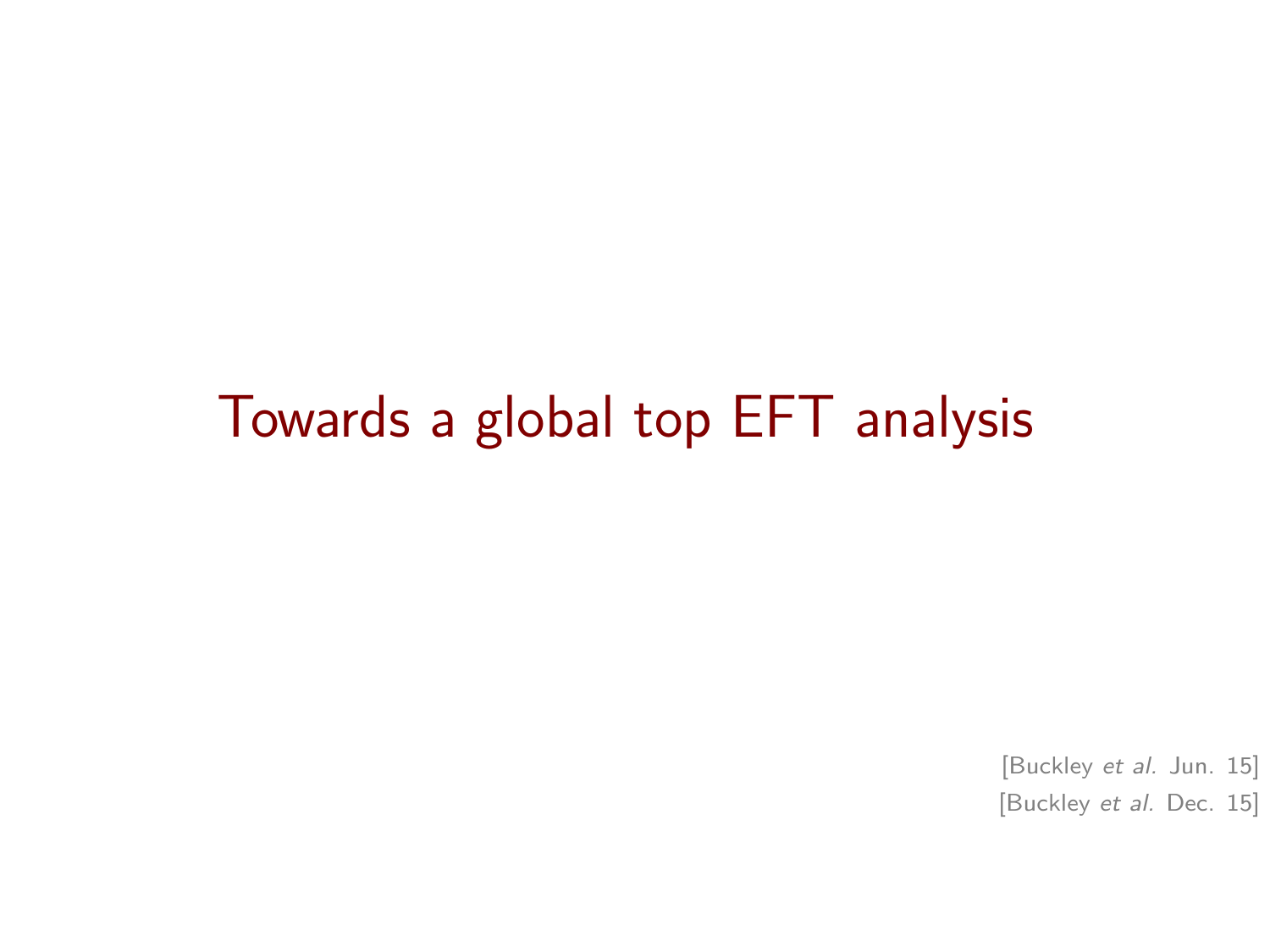## Towards a global top EFT analysis

- · 195 observables (174 from differential distributions), 12 operators
- mainly from  $t\bar{t}$ , then single top, charge asymmetries, associated production, W helicity fraction in decay
- · standard-model (N)NLO k-factors in each bin

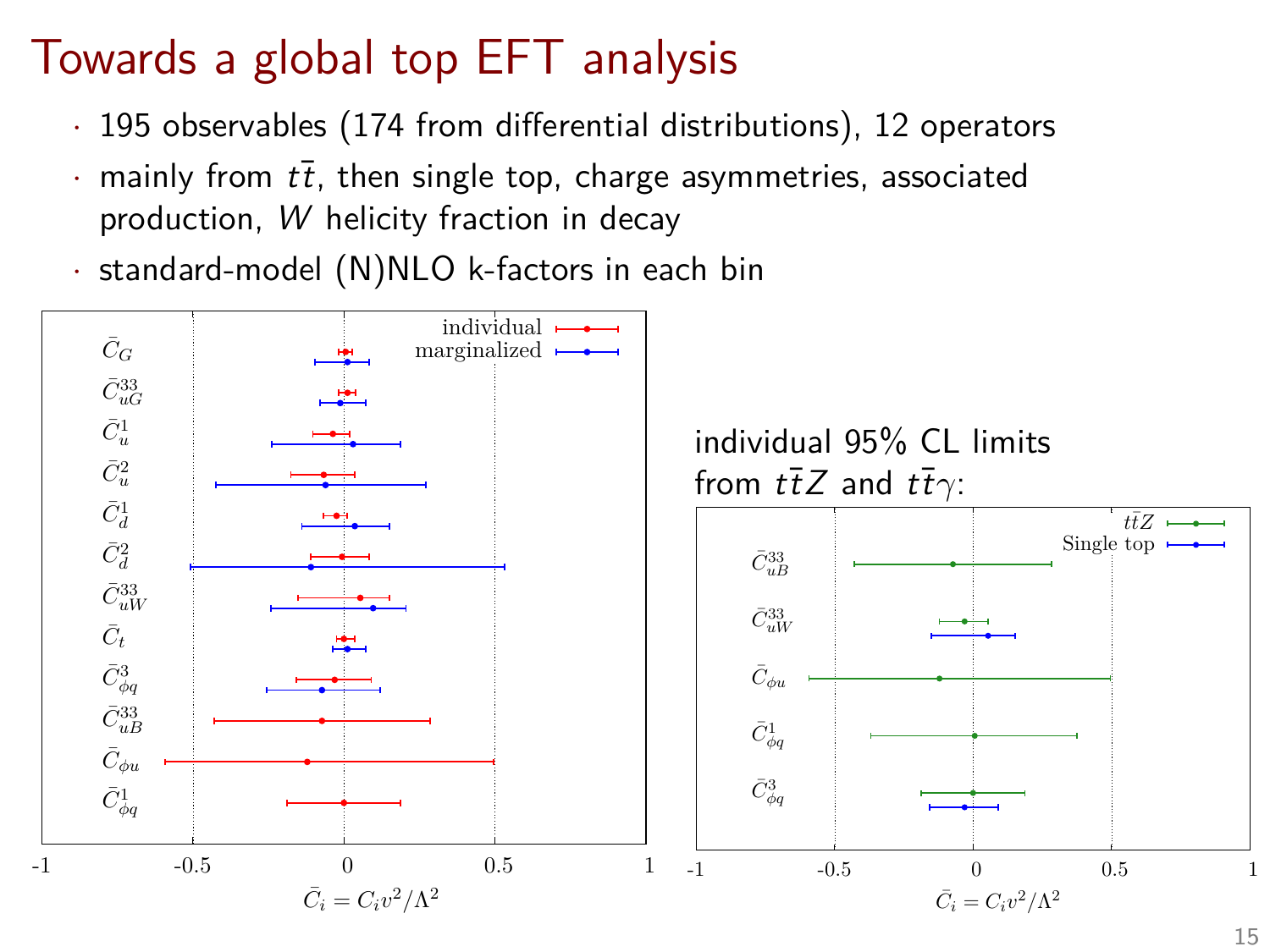MadGraph for NLO QCD in the effective field theory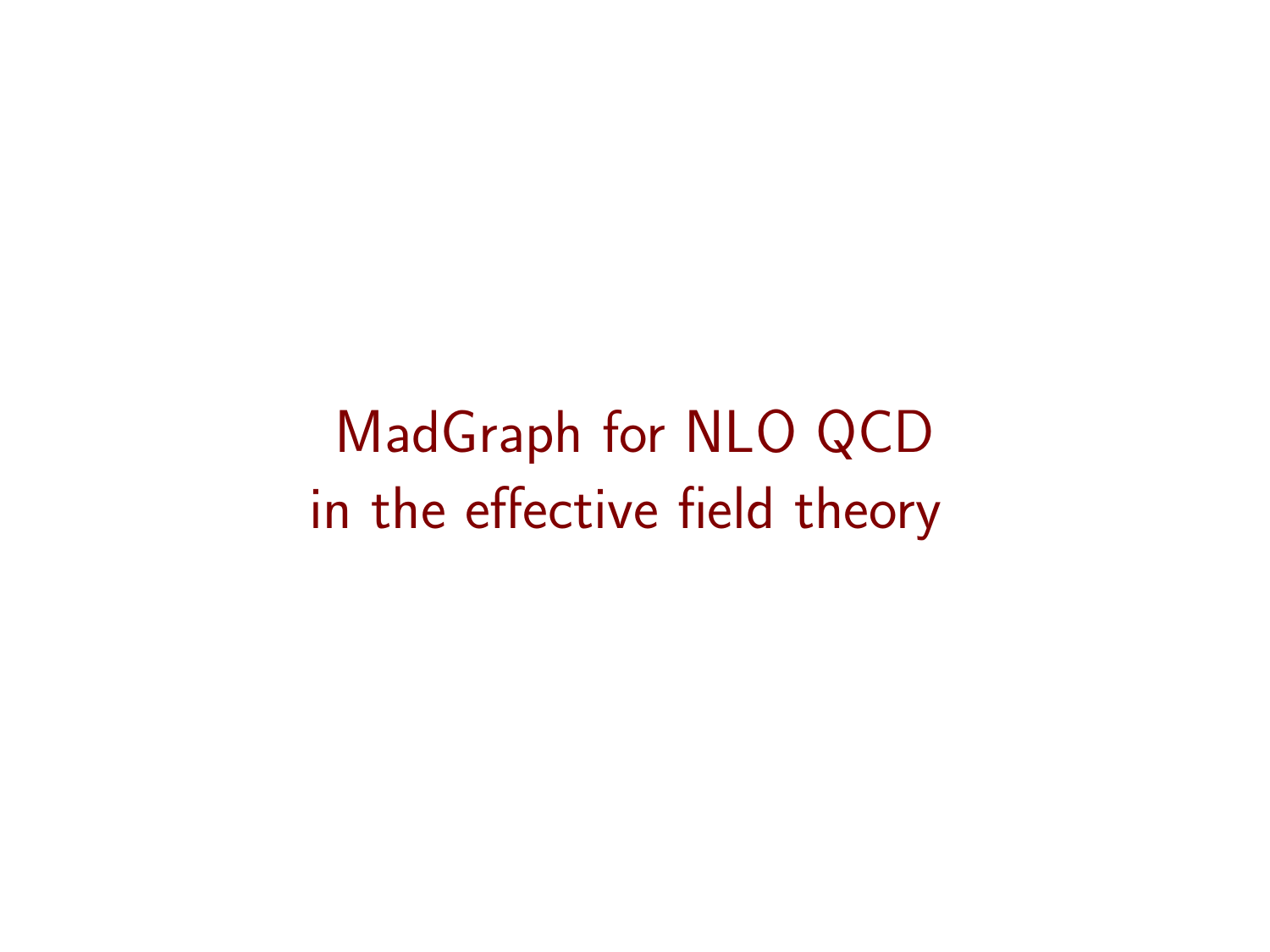## MadGraph for NLO QCD in the effective field theory

- − The implementation of operators is required (UV and R2 CT's). Automation is in progress. The same of the set of the set of the set of the set of the set of the set of the set of the set of the set of the set of the set of the set of the set of the set of the set of the set of the set
	- **FCNCs** [\[Degrande et al, 14'\]](http://arxiv.org/abs/1412.5594) • **top pair production in the pair production in the pair production in the pair of the pair of the pair of the pair of the pair of the pair of the pair of the pair of the pair of the pair of the pair of the pair of** • **single top production by a strategie of the strategie of the strategie of**  $\blacksquare$  **[\[Zhang 16'\]](http://arxiv.org/abs/1601.06163)** •  $t\bar{t}Z$ ,  $t\bar{t}\gamma$  [\[Bylund et al. 16'\]](http://arxiv.org/abs/1601.08193)
	-
	- four-fermion operators  $\overline{a}$  on  $\overline{a}$   $\overline{a}$  or  $\overline{a}$  or  $\overline{a}$  or  $\overline{a}$  ongoing]
	- $t\bar{t}h$  [Maltoni et al. ...]
		-

− QCD NLO matched to parton shower is then automatic. Progresses are made towards EW NLO too. [\[Frixione et al. 15' \(](http://arxiv.org/abs/arXiv:1504.03446)tt<sup>7</sup>Z/W)]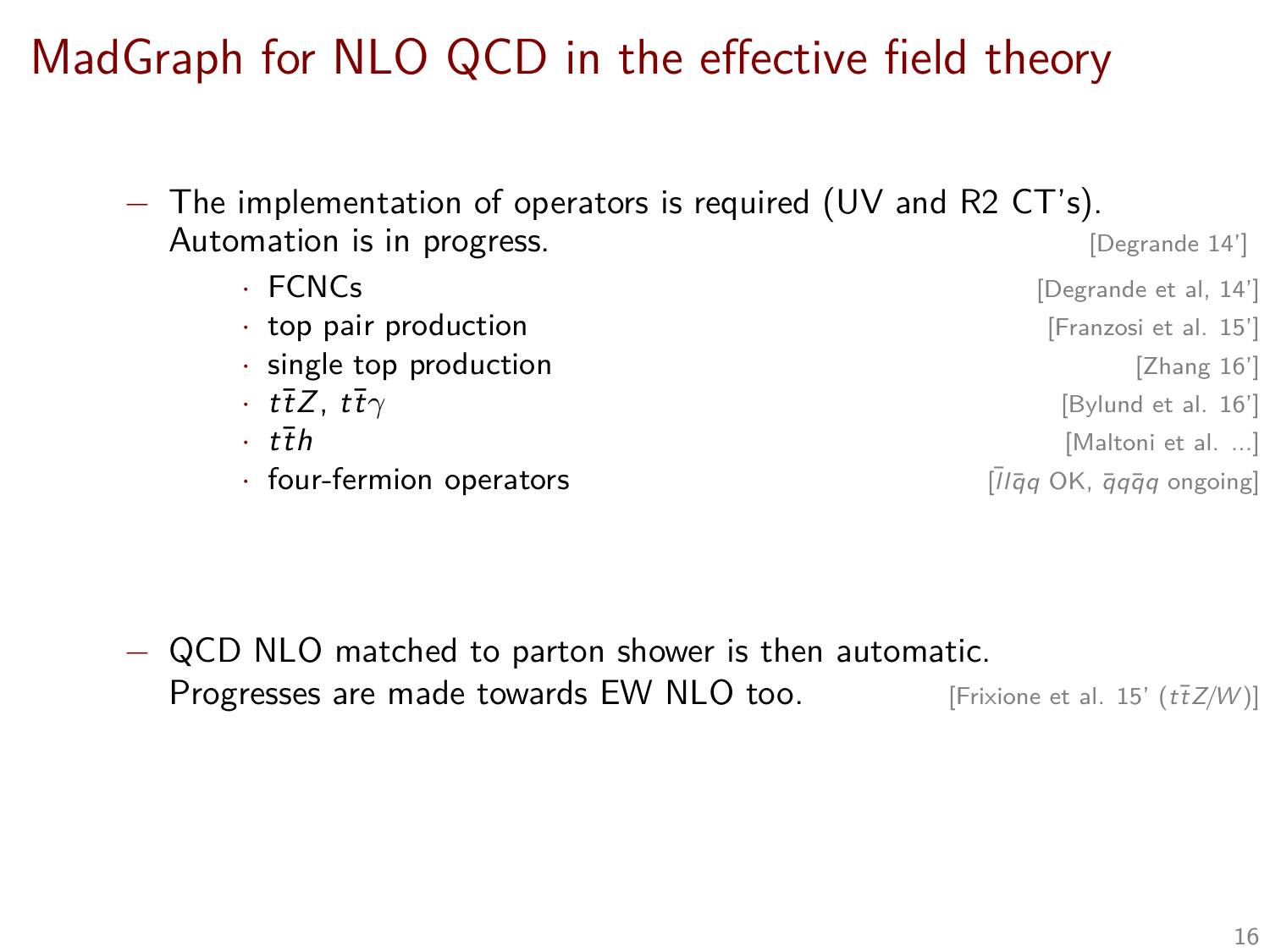## MadGraph for NLO QCD in the effective field theory

Example with four-fermion operators (NEW!):



 $\Lambda=1$  TeV,  $\Lambda^{-2,-4}$  terms,  $m_t=172.5$  GeV, unpolarised beams,  $\alpha_s$  scale variation only